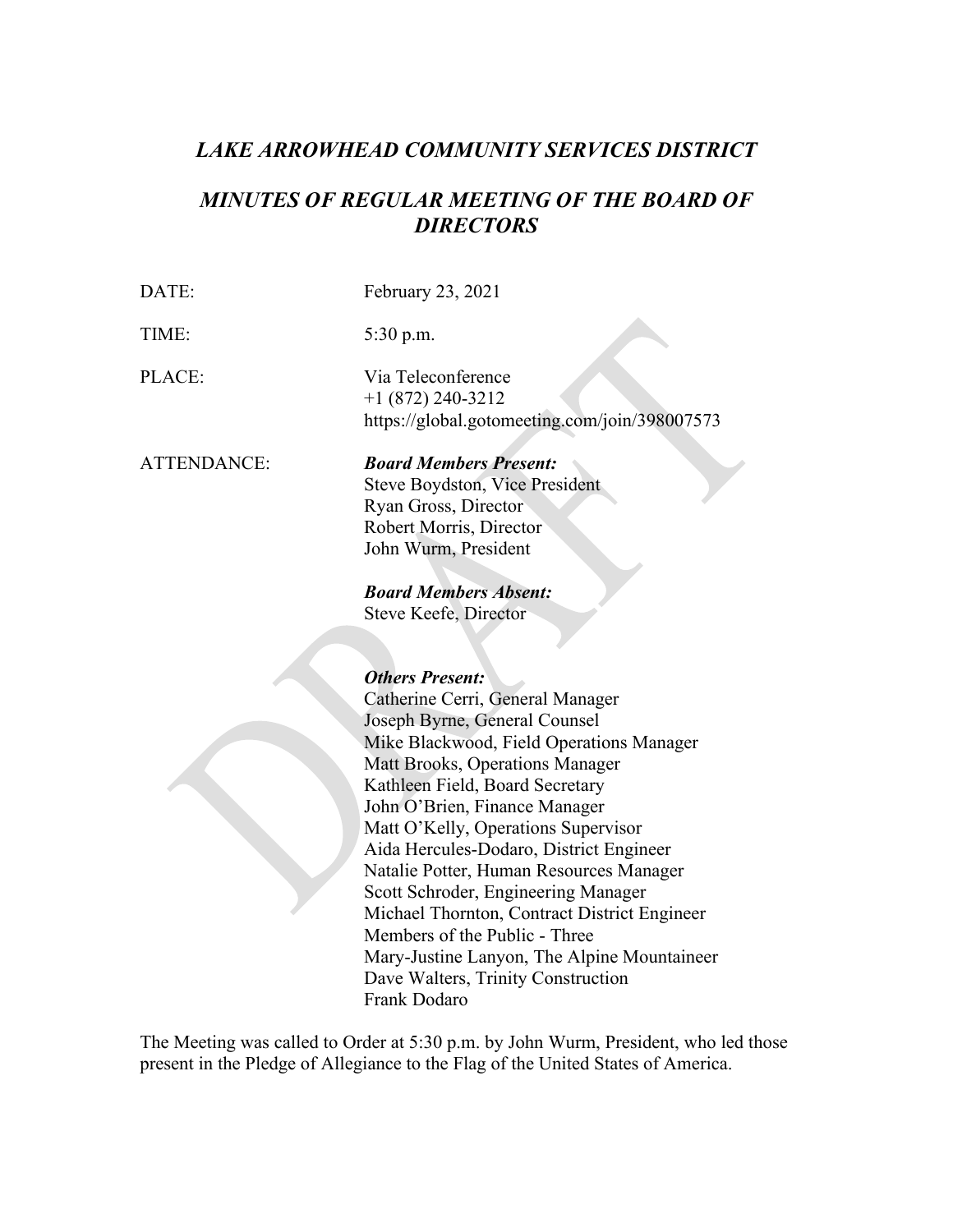# **AGENDA POSTING CERTIFICATION**

Board Secretary Field certified the proper posting of the Agenda and called the roll.

# **APPROVAL OF AGENDA**

The Board, by general consensus, approved the February 23, 2021 Regular Board Meeting agenda as presented.

# **PUBLIC COMMENT**

No written or oral public comment was received.

# **SPECIAL RECOGNITION OF RETIRING EMPLOYEE AIDA HERCULES-DODARO**

Special recognition was given to retiring employee Ms. Aida Herucles-Dodaro for her 11 plus years of service to the District.

# **CONSENT CALENDAR**

Listed on the Consent Calendar were the following items for approval:

# **1. Approval of Meeting Minutes.**

January 26, 2021 Regular Board Meeting Minutes

Director Gross **MOVED** and Vice President Boydston **SECONDED** to approve Consent Calendar Item 1 as presented.

Ms. Field took a roll call vote as follows:

**CARRIED: AYES: Boydston, Gross, Morris, and Wurm NOES: None ABSTAIN: None ABSENT: Keefe**

# **INFORMATION AND DISCUSSION ITEMS**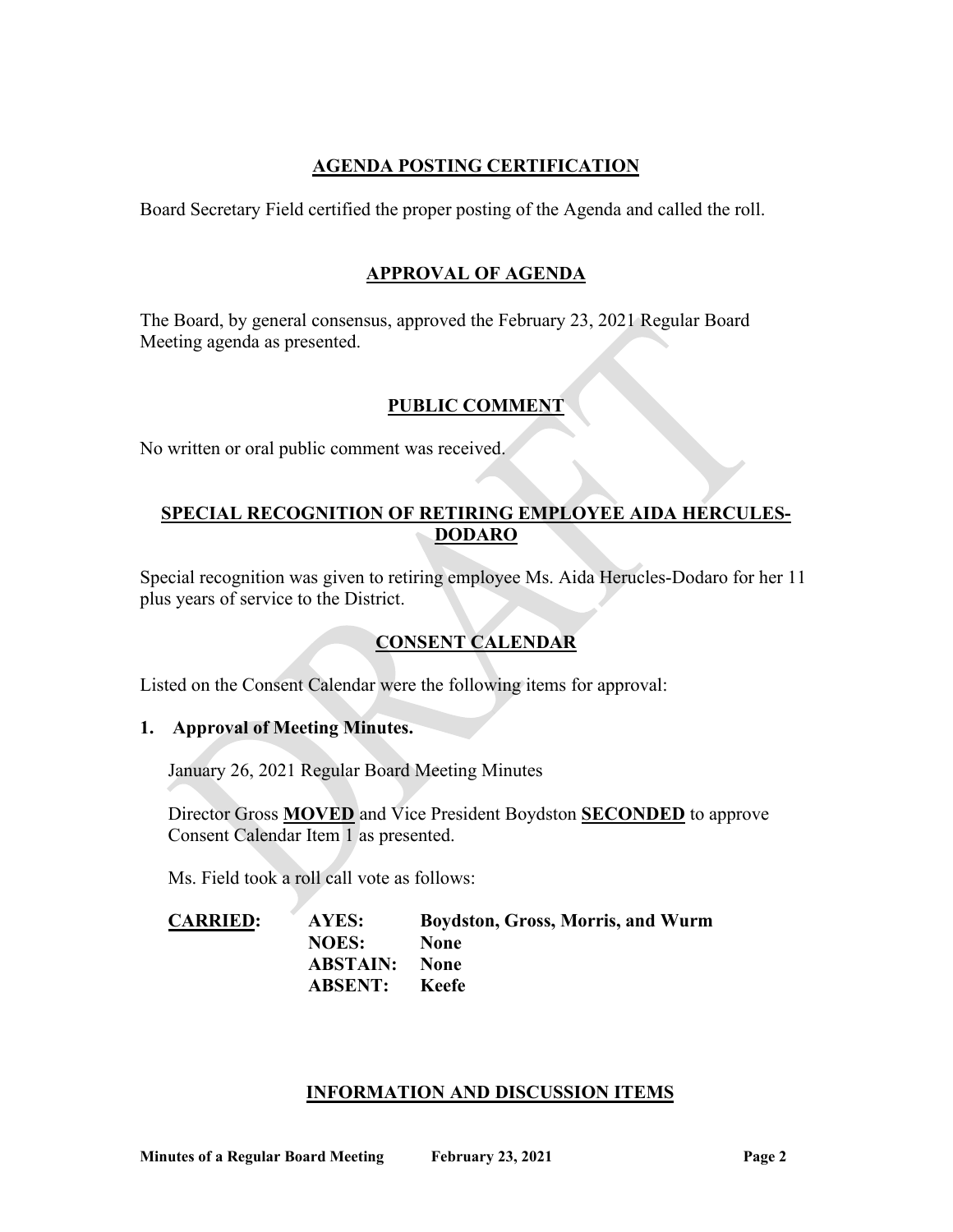#### **2. Departmental Reports.**

# **a. Finance Manager's Fiscal Year 2020-21 Financial Statements and Cash and Investment Report for the Quarter Ended December 31, 2020**

### **b. Operations Manager's Report**

Mr. O'Brien commented that revenues were up and water usage was up approximately 15%. There were no questions regarding the Operations Manager's Report.

#### **3. General Manager's Report**.

Ms. Cerri reported a call for nominations was received for the California Special Districts Association Board of Directors Seat A and let her know if any of the Board members wanted to nominate someone or were interested being nominated for the Board.

# **ACTION ITEMS**

#### **4. Consider Awarding a Contract for the Lake Arrowhead Country Club Groundwater Well No. 2 Rehabilitation, Project No. 218.**

Mr. Schroder provided the background information on Groundwater Well No. 2. He noted that the District invited five contractors to submit proposals through the Request for Proposal process because there were no responses to the public bid process. The District received one proposal from Layne Christensen Company. Mr. Schroder added that Well No. 2 was one of the better producing wells but had developed production and quality issues and had not been in service since May 2019. Mr. Schroder responded to a series of questions regarding previous rehabilitation to the well in 2014 and 2017, and the past rehabilitation process used was different than the proposed method.

Following Board consideration, Director Gross **MOVED** and Vice President Boydston **SECONDED** to award a contract for the Lake Arrowhead Country Club Groundwater Well No. 2 Rehabilitation, Project No. 218 to Layne Christensen Company for \$100,095.00, authorize the General Manager to execute the contract and to approve change orders for the Project as required in the field during the contract time for an amount not to exceed 15% of the original contract amount.

Ms. Field took a roll call vote as follows**:**

**CARRIED: AYES: Boydston, Gross, Morris, and Wurm NOES: None**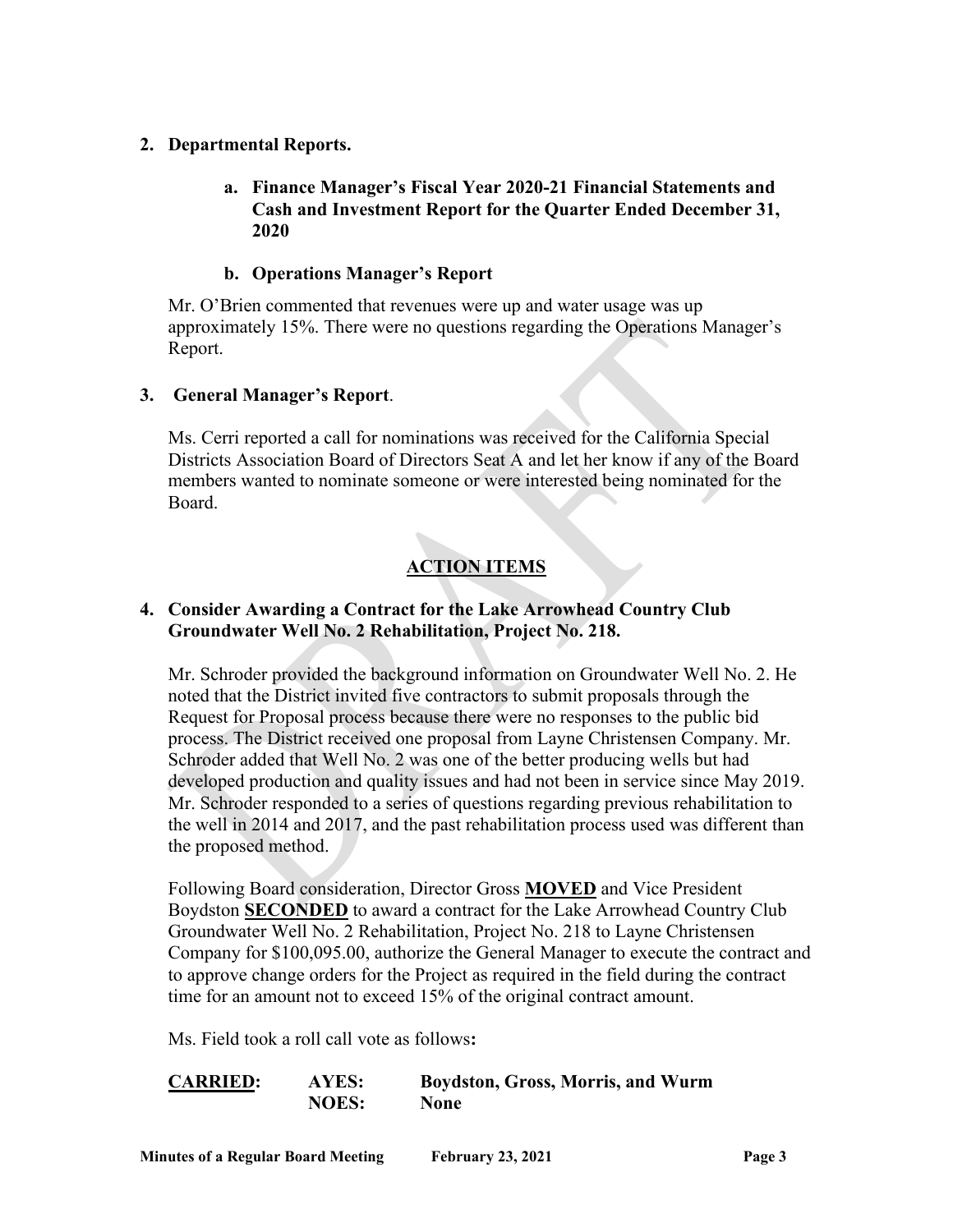| <b>ABSTAIN:</b> | None  |
|-----------------|-------|
| <b>ABSENT:</b>  | Keefe |

#### **5. Consider Awarding a Procurement Contract for the Wastewater Pump Station #33 to DXP Enterprises Inc., Project No. 233.**

Mr. Schroder reported the Wastewater Pump Station (WWPS) #33 was the District's largest pump station located at the lowest point of the Grass Valley Basin near Deer Lodge Park, where it flows by gravity to the Grass Valley Wastewater Treatment Plant. The existing pumps in WWPS #33 had been in service for over 30 years and needed replacement, and the pumps fulfilled their useful lives. The Project would increase WWPS #33 reliability and the overall wastewater collection system. Staff would be installing the new pumps. A fourth pump would be added for redundancy, and with the addition of the fourth pump, the Project should still be below the budgeted amount. A Board member requested a report of the details for the remaining project costs to be provided to the Board.

Following Board consideration, Vice President Boydston **MOVED** and Director Gross **SECONDED** to award a procurement contract for the provision of three replacement pumps for Wastewater Pump Station #33 to DXP Enterprises Inc., Project No. 233, for their low responsive and responsible bid of \$67,957.00, including taxes and shipping, and authorize the General Manager to execute the contract.

Ms. Field took a roll call vote as follows**:**

| <b>CARRIED:</b> | <b>AYES:</b>    | <b>Boydston, Gross, Morris, and Wurm</b> |
|-----------------|-----------------|------------------------------------------|
|                 | <b>NOES:</b>    | <b>None</b>                              |
|                 | <b>ABSTAIN:</b> | None                                     |
|                 | <b>ABSENT:</b>  | <b>Keefe</b>                             |

#### **6. Consider Awarding a Procurement Contract for the Huber S-Press 3.2 TWIN Screw Press Project No. 221.**

Mr. Schroder reported that the current belt press at the Grass Valley Wastewater Treatment Plant had been in service for over 35 years and exceeded it useful life. The District previously replaced one of two belt presses with a Huber S-Press, and the existing belt press had not been used since that time. Only one District Operator knew how to operate the old press. The District was sole sourcing this product due to the extensive research done in 2010. The project budget for Fiscal Year 2020/2021 was \$1,950,000.00 for the entire Project. The procurement portion of the Project was within the budgeted amount. The design plans would be done in-house. Staff responded to questions regarding the screw press repairs, and installation was half of the procurement cost.

Following Board consideration, Director Gross **MOVED** and Vice President Boydston **SECONDED** to approve the purchase of one new Huber S-Press 3.2 TWIN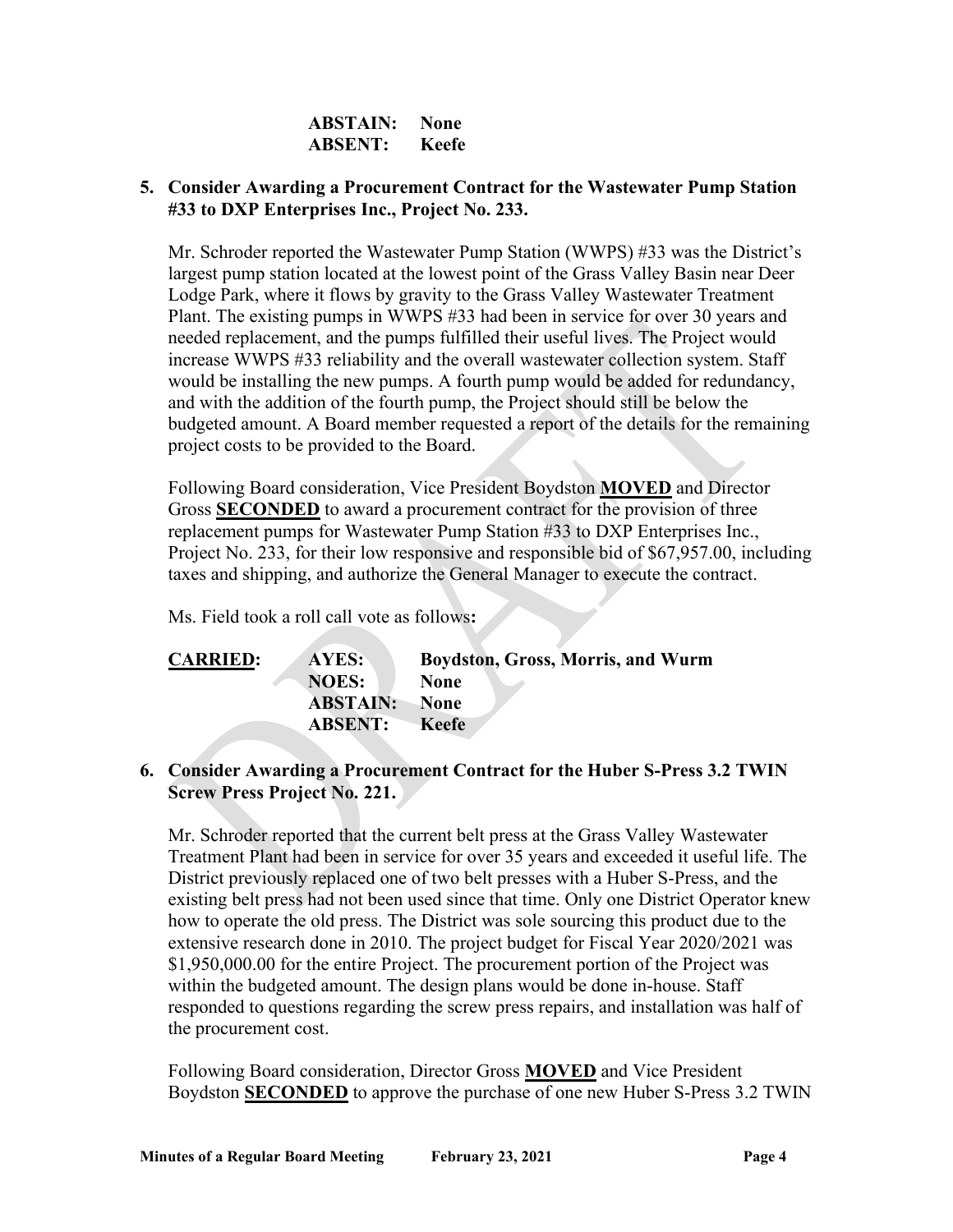Screw Press at the cost of \$792,00.00 freight and tax included, from Huber Technology Inc.

Ms. Field took a roll call vote as follows**:**

| <b>CARRIED:</b> | AYES:                | <b>Boydston, Gross, Morris, and Wurm</b> |
|-----------------|----------------------|------------------------------------------|
|                 | <b>NOES:</b>         | <b>None</b>                              |
|                 | <b>ABSTAIN:</b> None |                                          |
|                 | <b>ABSENT:</b> Keefe |                                          |

# **7. Consider Making a Finding that Further Competitive Bidding is Impractical for the District Corporate Yard Project No. 177 and Award a Construction Contract to Trinity Construction and H.E. Hammer Construction Corp.**

Mr. Thornton reported that a workshop was held on December 15, 2020, to discuss alternatives and determine an appropriate cost for the Project. Staff received direction from the Board at this workshop that they were more comfortable with a project cost of \$4,000,000.00 - \$4,200,000.00 and to get quotes for a phased approach that delayed either square footage or interior improvements. Staff negotiated with Trinity construction and were close to the budget. In addition, H.E. Hammer Construction Corp. was the preferred installation contractor for CBC Steel Buildings and the metal building provider. Due to the company's specialization in erecting buildings, additional savings are utilized to erect the building. Their installation price was included in CBC's bid. All work will be conducted in accordance with prevailing wage laws. H.E. Hammer would erect the building and install the roof, sheeting, and gutters. They would also furnish and install the exterior doors and windows. The cost of the doors and windows was estimated at \$150,000.00.

Following Board consideration, Director Morris **MOVED** and Vice President Boydston **SECONDED** to find that further competitive bidding is impractical for the District Corporate Project No. 177 and award a Construction Contract to Trinity Construction, in an amount not to exceed \$2,537,376.28 to complete the site work and certain interior finishes. Award a contract with H.E. Hammer Construction Corp. in an amount not to exceed \$689,000.00 to erect the metal building and provide insulation, doors, and windows. Authorize the General Manager to approve change orders for the Project as required in the field during the contract time for an amount not to exceed 10%.

Ms. Field took a roll call vote as follows**:**

| <b>CARRIED:</b> | AYES:                | <b>Boydston, Gross, Morris, and Wurm</b> |
|-----------------|----------------------|------------------------------------------|
|                 | <b>NOES:</b>         | <b>None</b>                              |
|                 | <b>ABSTAIN:</b> None |                                          |
|                 | <b>ABSENT:</b> Keefe |                                          |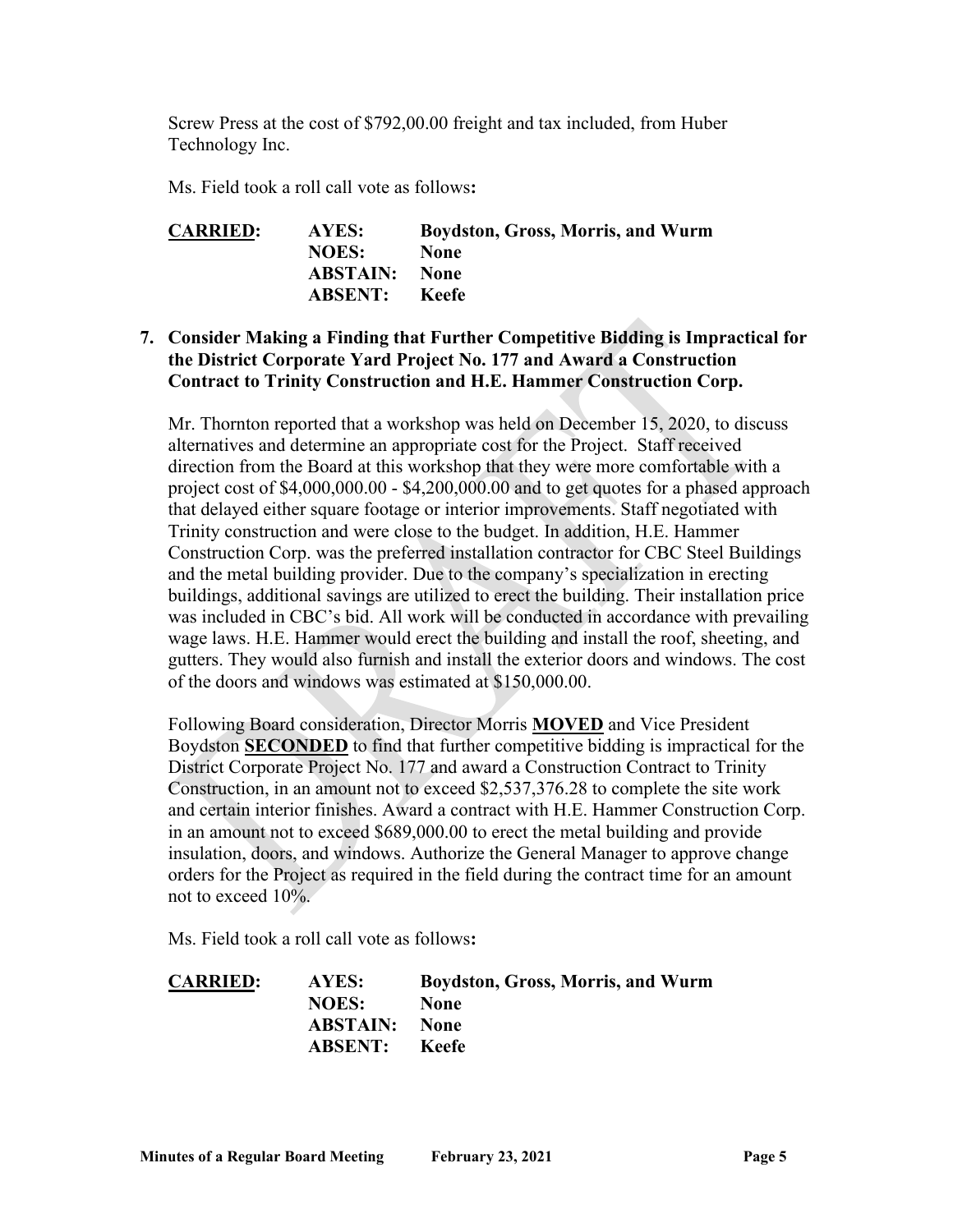#### **BOARD MEMBER MEETINGS**

No Board members requested to attend any meeting.

#### **BOARD MEMBER COMMENTS**

There were no Board member comments.

#### **CLOSED SESSION**

The Board, Mr. Byrne, Ms. Cerri, and Ms. Field went into Closed Session at 6:31 p.m. to discuss items 1 and 2.

- **1. Conference with Legal Counsel – Existing Litigation** Paragraph (1) of subdivision (d) of Section 54956.9. Name of case: The City of Hesperia v. Lake Arrowhead Community Services District, et al., Case No. CIVIDS2019176
- **2. Conference with Real Property Negotiators.** Property: APN 0333-694-06 Agency Negotiator: Catherine Cerri, General Manager and Joseph Byrne, General Counsel Negotiating Parties: Chad and Jana Summerville Under negotiation: Price and terms of payment

# **OPEN SESSION**

The Board came out of Closed Session at approximately 6:36 p.m. Mr. Byrne announced that there were no reportable actions taken in Closed Session pursuant to the Brown Act.

#### **ADJOURNMENT**

Director Gross **MOVED** and Vice President Boydston **SECONDED** to adjourn the meeting. The meeting was adjourned at approximately 6:37 p.m.

| <b>CARRIED:</b> | AYES:                | <b>Boydston, Gross, Morris, and Wurm</b> |
|-----------------|----------------------|------------------------------------------|
|                 | <b>NOES:</b>         | <b>None</b>                              |
|                 | <b>ABSTAIN:</b> None |                                          |
|                 | <b>ABSENT:</b> Keefe |                                          |